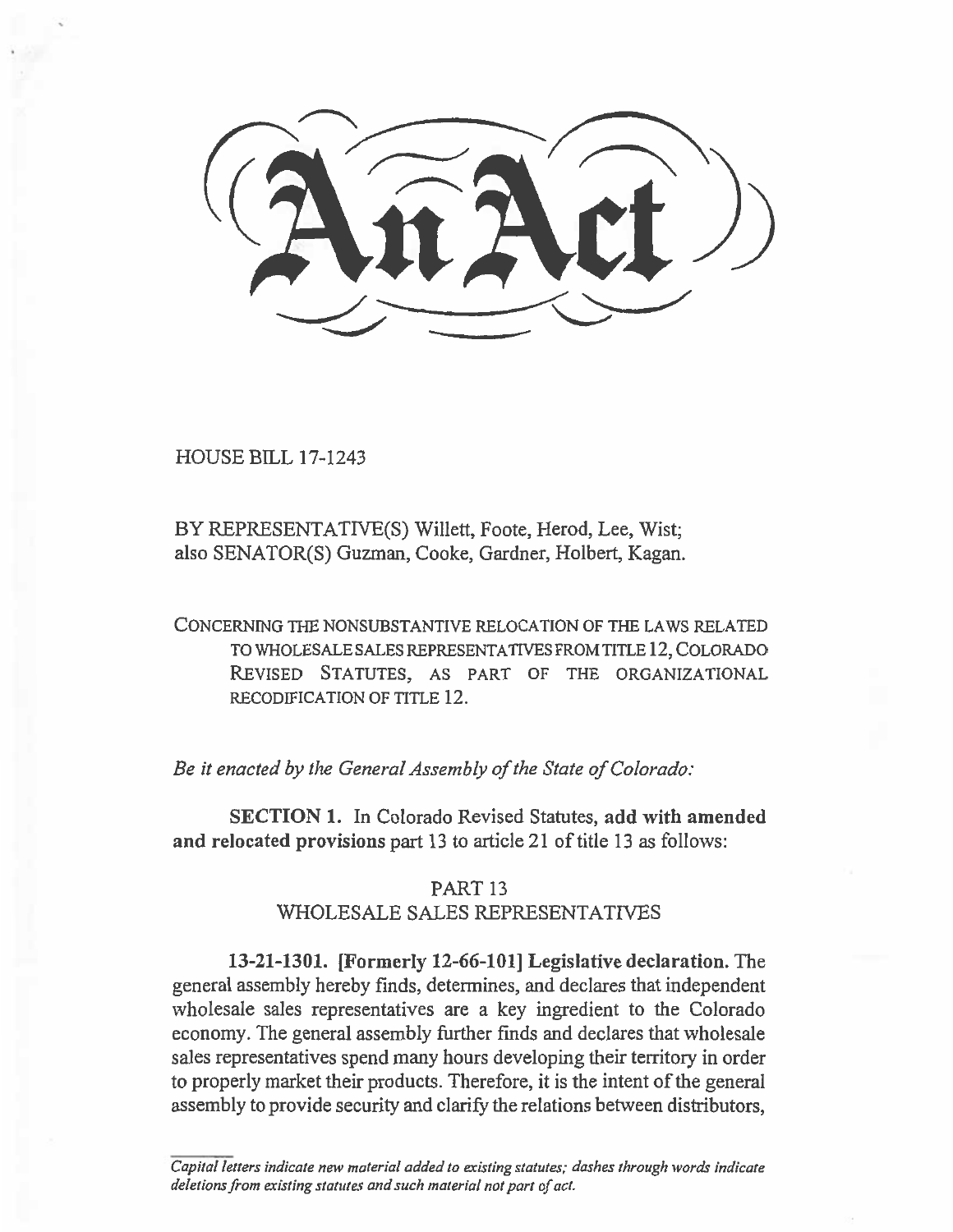jobbers, or manufacturers and their wholesale sales representatives.

**13-21-1302. [Formerly 12-66-102] Jurisdiction over nonresident representatives.** A distributor, jobber, or manufacturer who is not a resident of Colorado and who enters into any written contract or written sales agreement regulated by this article PART 13 shall be deemed to be doing business in Colorado for purposes of personal jurisdiction.

**13-21-1303. [Formerly 12-66-103] Damages. (1)** A distributor, jobber, or manufacturer who knowingly fails to pay commissions as provided in any written contract or written sales agreement shall be liable to the wholesale sales representative in a **civil** action for treble the damages proved at trial.

(2) In a civil action brought by a **wholesale** sales representative pursuant to this section, the prevailing party shall be entitled to reasonable attorney fees and costs in addition to **any** other recovery.

**13-21-1304. [Formerly 12-66-104] Liquor licensees excepted.**  This article PART 13 shall not apply to any person licensed under article 46 or 47 of this title TITLE 12.

**SECTION 2. Repeal of relocated provisions in this act.** In Colorado Revised Statutes, **repeal article 66** of title 12.

**SECTION 3. Act subject to petition - effective date.** This act takes effect at 12:01 a.m. on the day following the expiration of the ninety-day period after final adjournment of the general assembly (August 9, 2017, if adjournment sine die is on May **10,** 2017); except that, **if a**  referendum petition is filed pursuant to section 1 (3) of article V of the state constitution against this act or an item, section, or part of this act within such period, then the act, item, section, or part will not take effect unless